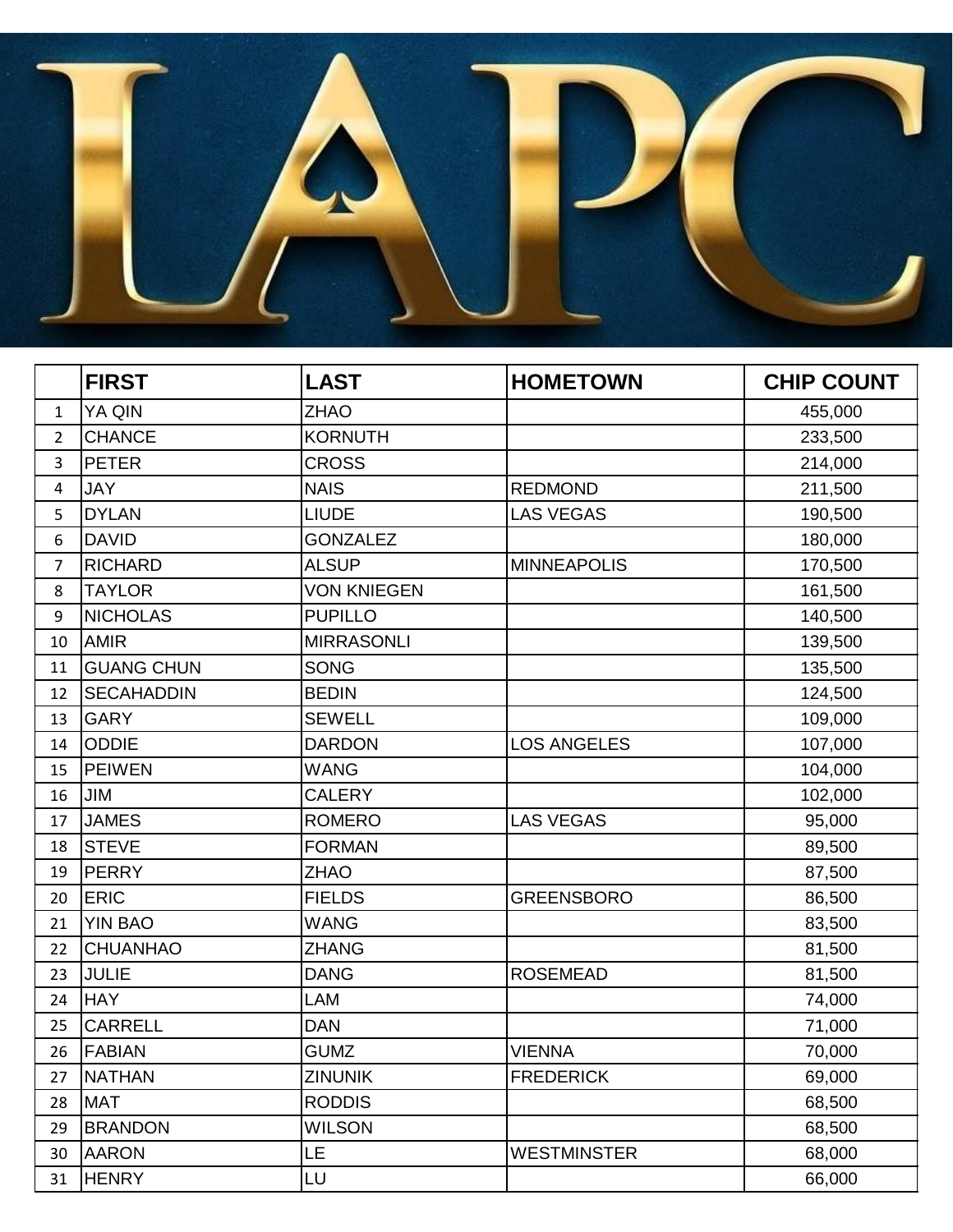

|    | <b>FIRST</b>    | <b>LAST</b>       | <b>HOMETOWN</b>       | <b>CHIP COUNT</b> |
|----|-----------------|-------------------|-----------------------|-------------------|
| 32 | <b>DANNY</b>    | <b>WONG</b>       | <b>LAS VEGAS</b>      | 64,500            |
| 33 | <b>LARRY</b>    | QUANG             | EL MONTE              | 63,000            |
| 34 | <b>SCOTT</b>    | <b>SHARPE</b>     | <b>OVERLAND PARK</b>  | 62,000            |
| 35 | <b>SHADOYAN</b> | <b>MANUK</b>      |                       | 61,500            |
| 36 | MICHAEL         | <b>REYES</b>      | <b>FONTANA</b>        | 61,000            |
| 37 | <b>DENNIS</b>   | <b>MARTIN</b>     | <b>VIENNA</b>         | 59,000            |
| 38 | <b>NATHAN</b>   | <b>BJERNO</b>     | <b>LOS ANGELES</b>    | 57,000            |
| 39 | <b>JOHN</b>     | <b>SMITH</b>      |                       | 53,000            |
| 40 | <b>ROGEN</b>    | <b>CHHABRA</b>    | <b>MADISON</b>        | 52,500            |
| 41 | <b>ANUJ</b>     | <b>AGARWAL</b>    | <b>LOS ANGELES</b>    | 52,000            |
| 42 | <b>HIEU</b>     | <b>NGUYEN</b>     | <b>ORANGE COUNTY</b>  | 50,000            |
| 43 | ANDY            | <b>PARK</b>       |                       | 50,000            |
| 44 | <b>ALEX</b>     | <b>GREEBLATT</b>  |                       | 49,500            |
| 45 | <b>KOICHI</b>   | <b>NAZAKI</b>     | <b>TOKYO</b>          | 49,500            |
| 46 | <b>BEN</b>      | <b>HAMNETT</b>    |                       | 47,000            |
| 47 | <b>MIN</b>      | <b>ZHANG</b>      |                       | 42,000            |
| 48 | <b>CHRIS</b>    | <b>BIGLER</b>     |                       | 35,500            |
| 49 | JON-MICHAEL     | <b>GISLER</b>     | <b>LAS VEGAS</b>      | 35,500            |
| 50 | <b>ISAAC</b>    | <b>BARON</b>      |                       | 34,000            |
| 51 | <b>ERAN</b>     | <b>GOLD</b>       | <b>VALLEY VILLAGE</b> | 33,000            |
| 52 | MARIA           | HO                |                       | 33,000            |
| 53 | <b>VADIM</b>    | <b>BARANOUSKY</b> |                       | 24,000            |
| 54 | <b>DAVID</b>    | <b>KIM</b>        | <b>CHICAGO</b>        | 23,000            |
| 55 | <b>DAVID</b>    | <b>AVINA</b>      | <b>SUN CITY</b>       | 22,000            |
| 56 | <b>RYAN</b>     | <b>LENAGHAN</b>   | <b>LOS ANGELES</b>    | 21,000            |
| 57 | <b>DULA</b>     | <b>DALIBO</b>     |                       | 19,500            |
| 58 | <b>MARK</b>     | <b>NEWHOUSE</b>   |                       | 19,000            |
| 59 | <b>RODNEY</b>   | <b>DANGER</b>     |                       | 18,000            |
| 60 | <b>TYLER</b>    | <b>CORNELL</b>    |                       | 18,000            |
| 61 | <b>MICHAEL</b>  | <b>WANG</b>       | <b>LAS VEGAS</b>      | 16,500            |
|    |                 |                   |                       |                   |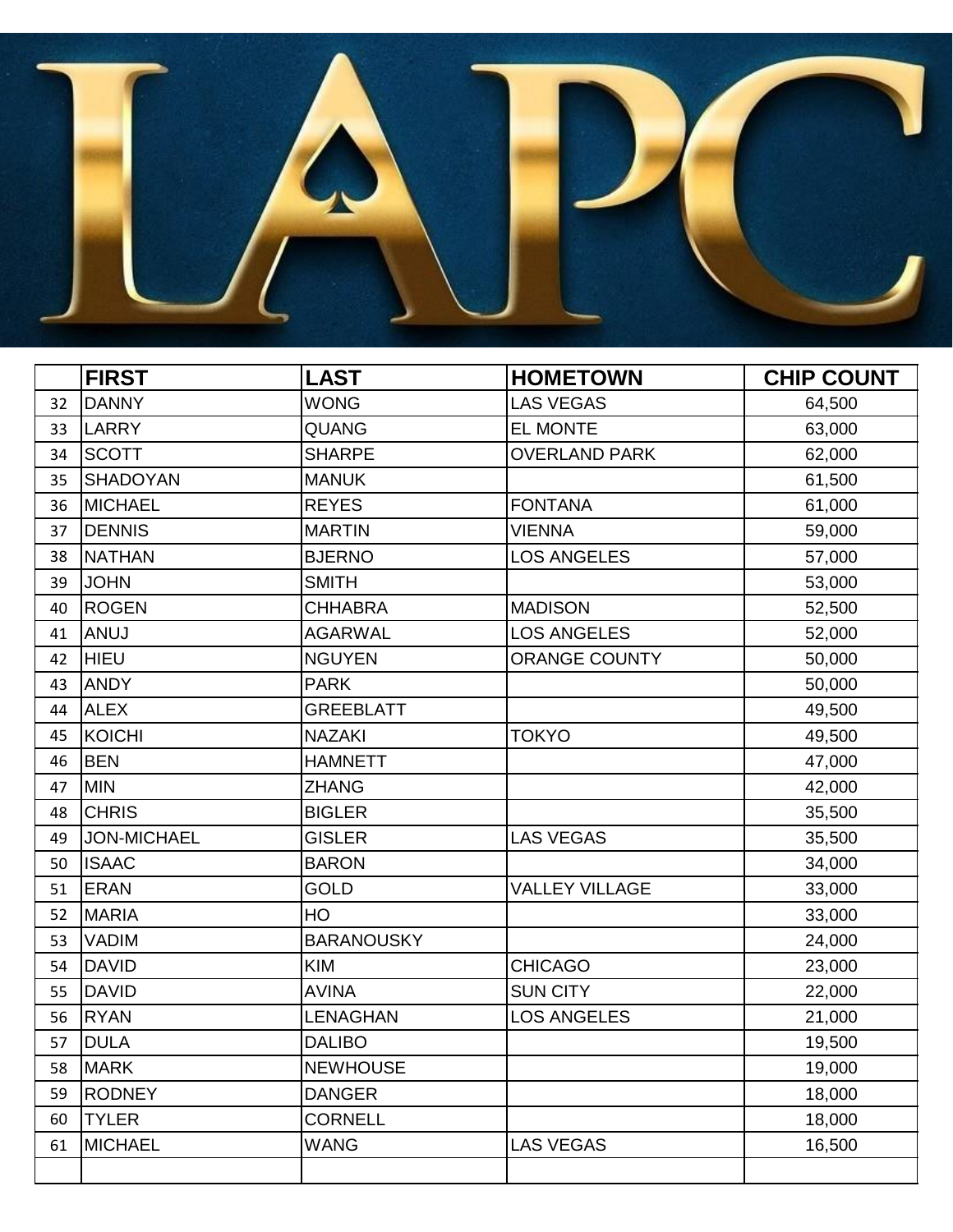

| <b>TABLE ONE</b>   |                   |                   |                       |                   |
|--------------------|-------------------|-------------------|-----------------------|-------------------|
|                    | <b>SEAT FIRST</b> | <b>LAST</b>       | <b>HOMTOWN</b>        | <b>CHIP COUNT</b> |
| $\mathbf{1}$       | <b>NICHOLAS</b>   | <b>PUPILLO</b>    |                       | 140,500           |
| $\overline{2}$     | <b>DULA</b>       | <b>DALIBO</b>     |                       | 19,500            |
| 3                  | <b>PEIWEN</b>     | <b>WANG</b>       |                       | 104,000           |
| 4                  | <b>PERRY</b>      | <b>ZHAO</b>       |                       | 87,500            |
| 5                  | <b>CARRELL</b>    | <b>DAN</b>        |                       | 71,000            |
| 6                  | <b>JOHN</b>       | <b>SMITH</b>      |                       | 53,000            |
| $\overline{7}$     | <b>DAVID</b>      | <b>AVINA</b>      | <b>SUN CITY</b>       | 22,000            |
| 8                  | <b>RODNEY</b>     | <b>DANGER</b>     |                       | 18,000            |
| 9                  | <b>DAVID</b>      | <b>GONZALEZ</b>   |                       | 180,000           |
|                    |                   | <b>TABLE TWO</b>  |                       |                   |
| <b>SEAT</b>        | <b>FIRST</b>      | <b>LAST</b>       | <b>HOMTOWN</b>        | <b>CHIP COUNT</b> |
| $\mathbf{1}$       | YA QIN            | <b>ZHAO</b>       |                       | 455,000           |
| $\overline{2}$     | <b>MICHAEL</b>    | <b>WANG</b>       | <b>LAS VEGAS</b>      | 16,500            |
| 3                  | <b>JAMES</b>      | <b>ROMERO</b>     | <b>LAS VEGAS</b>      | 95,000            |
| 4                  | <b>CHUANHAO</b>   | <b>ZHANG</b>      |                       | 81,500            |
| 5                  | <b>CHRIS</b>      | <b>BIGLER</b>     |                       | 35,500            |
| 6                  | <b>LARRY</b>      | <b>QUANG</b>      | <b>EL MONTE</b>       | 63,000            |
| $\overline{7}$     | <b>ALEX</b>       | <b>GREEBLATT</b>  |                       | 49,500            |
| 8                  | <b>SHADOYAN</b>   | <b>MANUK</b>      |                       | 61,500            |
| 9                  | <b>MICHAEL</b>    | <b>REYES</b>      | <b>FONTANA</b>        | 61,000            |
| <b>TABLE THREE</b> |                   |                   |                       |                   |
|                    | <b>SEAT FIRST</b> | <b>LAST</b>       | <b>HOMTOWN</b>        | <b>CHIP COUNT</b> |
| 1                  | <b>ERAN</b>       | <b>GOLD</b>       | <b>VALLEY VILLAGE</b> | 33,000            |
| $\overline{2}$     | <b>SCOTT</b>      | <b>SHARPE</b>     | <b>OVERLAND PARK</b>  | 62,000            |
| 3                  | <b>DANNY</b>      | <b>WONG</b>       | <b>LAS VEGAS</b>      | 64,500            |
| 4                  |                   |                   |                       |                   |
| 5                  | <b>HAY</b>        | <b>LAM</b>        |                       | 74,000            |
| 6                  | <b>PETER</b>      | <b>CROSS</b>      |                       | 214,000           |
| $\overline{7}$     | <b>VADIM</b>      | <b>BARANOUSKY</b> |                       | 24,000            |
| 8                  | JIM               | <b>CALERY</b>     |                       | 102,000           |
| 9                  | <b>AMIR</b>       | <b>MIRRASONLI</b> |                       | 139,500           |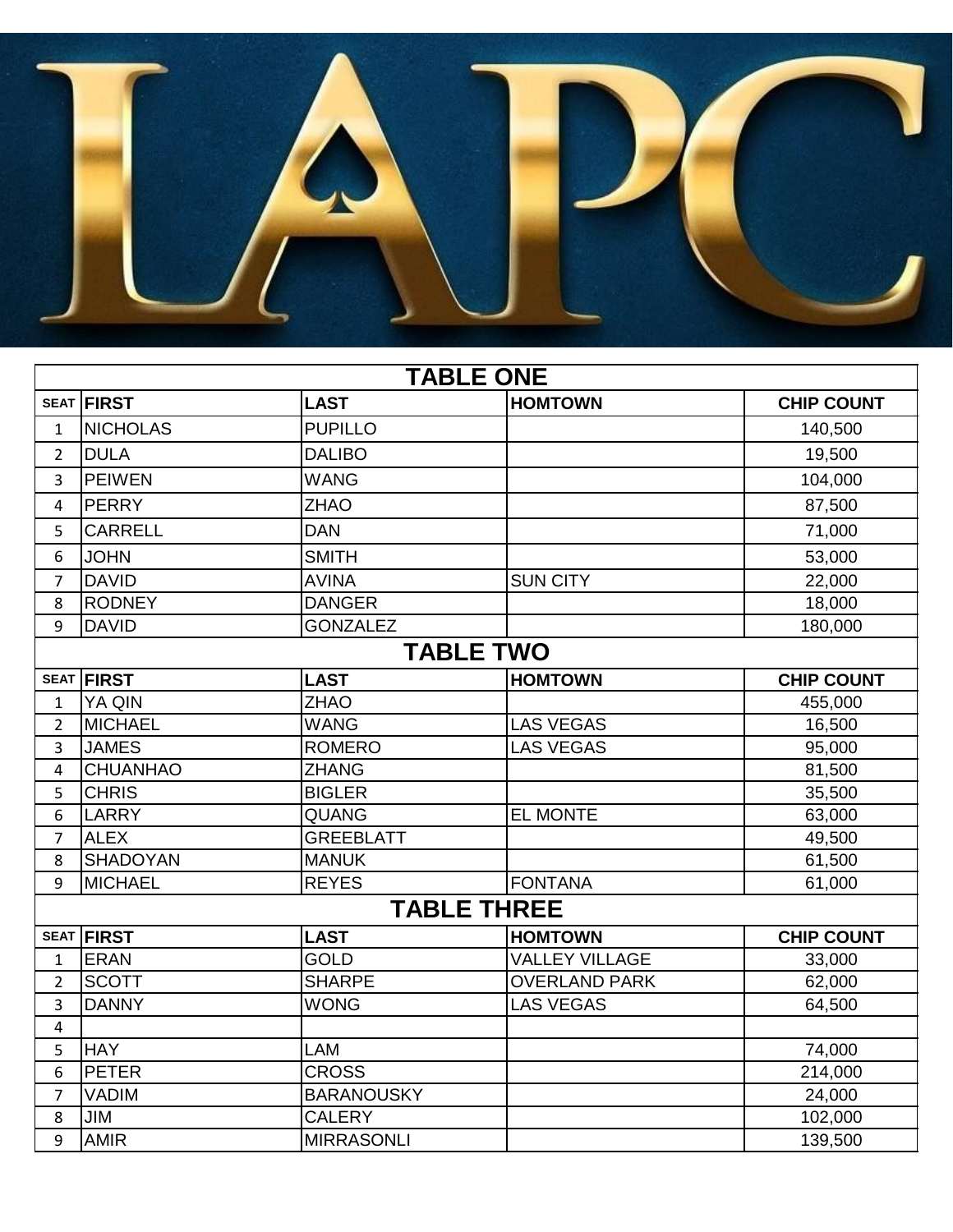

| <b>TABLE FOUR</b> |                    |                 |                    |                   |  |
|-------------------|--------------------|-----------------|--------------------|-------------------|--|
|                   | <b>SEAT FIRST</b>  | <b>LAST</b>     | <b>HOMTOWN</b>     | <b>CHIP COUNT</b> |  |
| $\mathbf{1}$      | <b>JULIE</b>       | <b>DANG</b>     | <b>ROSEMEAD</b>    | 81,500            |  |
| $\overline{2}$    | <b>CHANCE</b>      | <b>KORNUTH</b>  |                    | 233,500           |  |
| 3                 | <b>MIN</b>         | <b>ZHANG</b>    |                    | 42,000            |  |
| 4                 | <b>NATHAN</b>      | <b>ZINUNIK</b>  | <b>FREDERICK</b>   | 69,000            |  |
| 5                 | <b>ROGEN</b>       | <b>CHHABRA</b>  | <b>MADISON</b>     | 52,500            |  |
| 6                 | <b>DAVID</b>       | <b>KIM</b>      | <b>CHICAGO</b>     | 23,000            |  |
| $\overline{7}$    | <b>DYLAN</b>       | <b>LIUDE</b>    | <b>LAS VEGAS</b>   | 190,500           |  |
| 8                 | <b>YIN BAO</b>     | <b>WANG</b>     |                    | 83,500            |  |
| 9                 | <b>ISAAC</b>       | <b>BARON</b>    |                    | 34,000            |  |
|                   | <b>TABLE FIVE</b>  |                 |                    |                   |  |
|                   | <b>SEAT FIRST</b>  | <b>LAST</b>     | <b>HOMTOWN</b>     | <b>CHIP COUNT</b> |  |
| 1                 | <b>AARON</b>       | LE              | <b>WESTMINSTER</b> | 68,000            |  |
| $\overline{2}$    | <b>FABIAN</b>      | <b>GUMZ</b>     | <b>VIENNA</b>      | 70,000            |  |
| 3                 | <b>SECAHADDIN</b>  | <b>BEDIN</b>    |                    | 124,500           |  |
| 4                 | <b>KOICHI</b>      | <b>NAZAKI</b>   | <b>TOKYO</b>       | 49,500            |  |
| 5                 | <b>RYAN</b>        | <b>LENAGHAN</b> | <b>LOS ANGELES</b> | 21,000            |  |
| 6                 | <b>NATHAN</b>      | <b>BJERNO</b>   | <b>LOS ANGELES</b> | 57,000            |  |
| $\overline{7}$    | <b>RICHARD</b>     | <b>ALSUP</b>    | <b>MINNEAPOLIS</b> | 170,500           |  |
| 8                 | <b>GUANG CHUN</b>  | <b>SONG</b>     |                    | 135,500           |  |
| 9                 | <b>MAT</b>         | <b>RODDIS</b>   |                    | 68,500            |  |
| <b>TABLE SIX</b>  |                    |                 |                    |                   |  |
|                   | <b>SEAT FIRST</b>  | <b>LAST</b>     | <b>HOMTOWN</b>     | <b>CHIP COUNT</b> |  |
| 1                 | <b>JAY</b>         | <b>NAIS</b>     | <b>REDMOND</b>     | 211,500           |  |
| $\overline{2}$    | <b>JON-MICHAEL</b> | <b>GISLER</b>   | <b>LAS VEGAS</b>   | 35,500            |  |
| 3                 | <b>ANUJ</b>        | <b>AGARWAL</b>  | <b>LOS ANGELES</b> | 52,000            |  |
| 4                 | <b>ODDIE</b>       | <b>DARDON</b>   | <b>LOS ANGELES</b> | 107,000           |  |
| 5                 | <b>GARY</b>        | <b>SEWELL</b>   |                    | 109,000           |  |
| 6                 | <b>ERIC</b>        | <b>FIELDS</b>   | <b>GREENSBORO</b>  | 86,500            |  |
| $\overline{7}$    |                    |                 |                    |                   |  |
| 8                 | <b>DENNIS</b>      | <b>MARTIN</b>   | <b>VIENNA</b>      | 59,000            |  |
| 9                 | <b>BEN</b>         | <b>HAMNETT</b>  |                    | 47,000            |  |